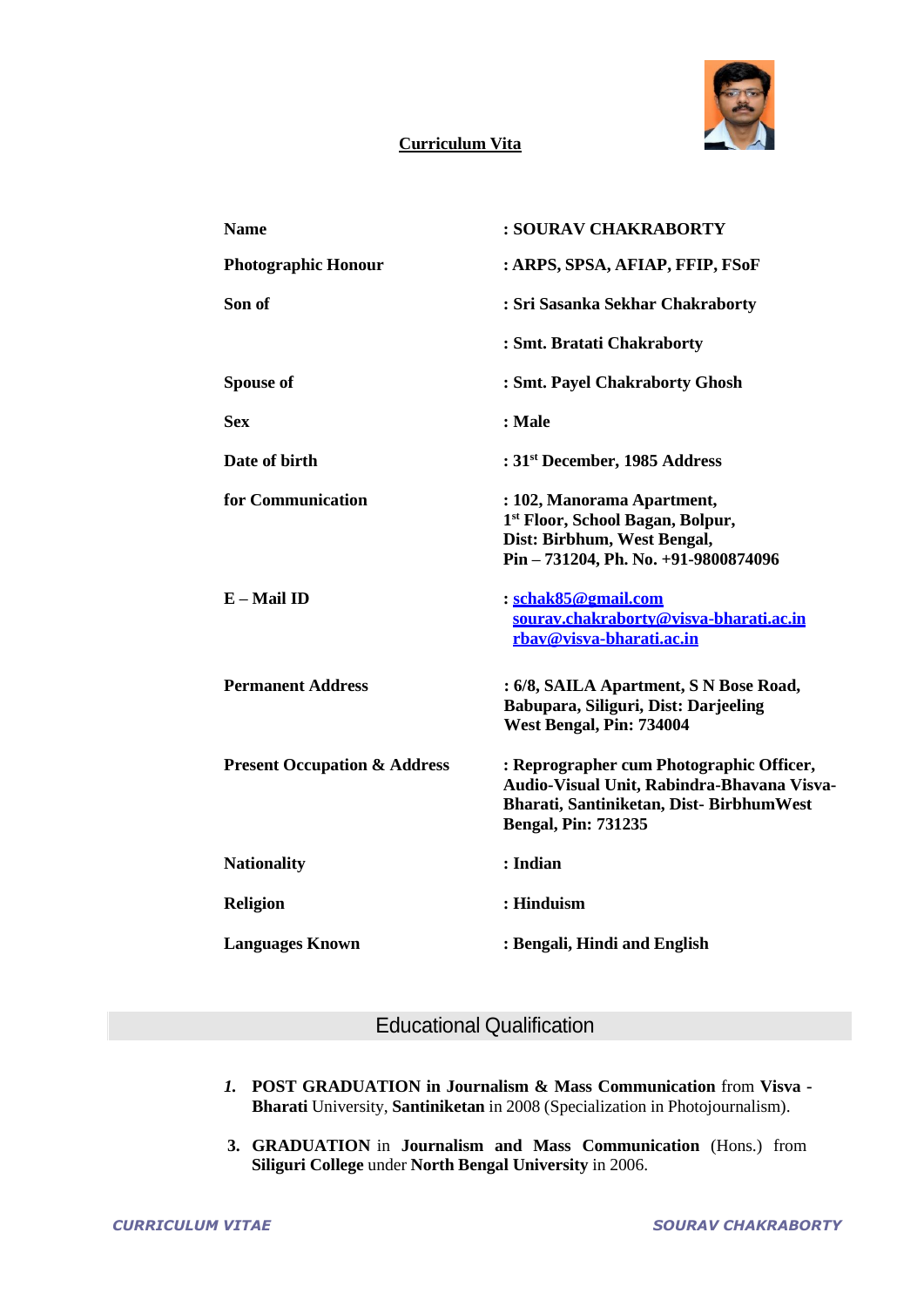- **4.** Passed **HIGHER SECONDARY EXAMINATION** (Arts), from **Siliguri Boys' High School,** Siliguri under **W.B.H.S.C.** in 2003.
- **5.** Passed **SECONDARY EXAMINATION** from **Siliguri Boys' High School,** Siliguri. Under **W.B.S.E** in 2001**.**

### Professional Qualification

- **1.** Underwent Short Intensive **Diploma** course in **Basic Photography** from **School of Fototechnik,** New Delhi in 2007**.**
- **2.** Completed **Diploma Course 'Proficiency in Photography'** from **School of Fototechnik,** New Delhi in 2009**.**
- **3.** Received '**Associateship'** from **Federation of Indian Photography (FIP)** in2009.
- **4.** Received '**Fellowship'** from **Federation of Indian Photography** in 2011.
- **5.** Received '**Artist'** from **Federation Internationale de l' Art Photographique (FIAP)** in 2017.
- **6.** First Indian to Received '**Silver Portfolio Distinction'** from **Photographic Society of America (PSA)** in 2017.
- **7.** Received '**Associateship'** from **Royal Photographic Society, London (RPS)** in 2021.

### Technical Skill

- **1.** Operate Computers.
- **2.** Handling all kind of Film Cameras, Digital Cameras & Reprographic Equipment.
- **3.** Handling of Video Cameras.

# Software Skill

- **1.** MS Office.
- **2.** PageMaker.
- **3.** CorelDraw.
- **4.** Photoshop & other image editing softwares.

#### Professional Experience

- $\Box$ Worked as a **Reprographer (Visual Documentation)** in **Library of Congress, Embassy of United States of America, New Delhi** from December, 2009 toApril, 2014.
- Worked as the official **Photographer in Library of Congress, Embassy of United States**  $\Box$ **of America, New Delhi** from December, 2009 to April, 2014.
- Work as a Hon. Faculty in **School of Fototechnik**, New Delhi since 2009.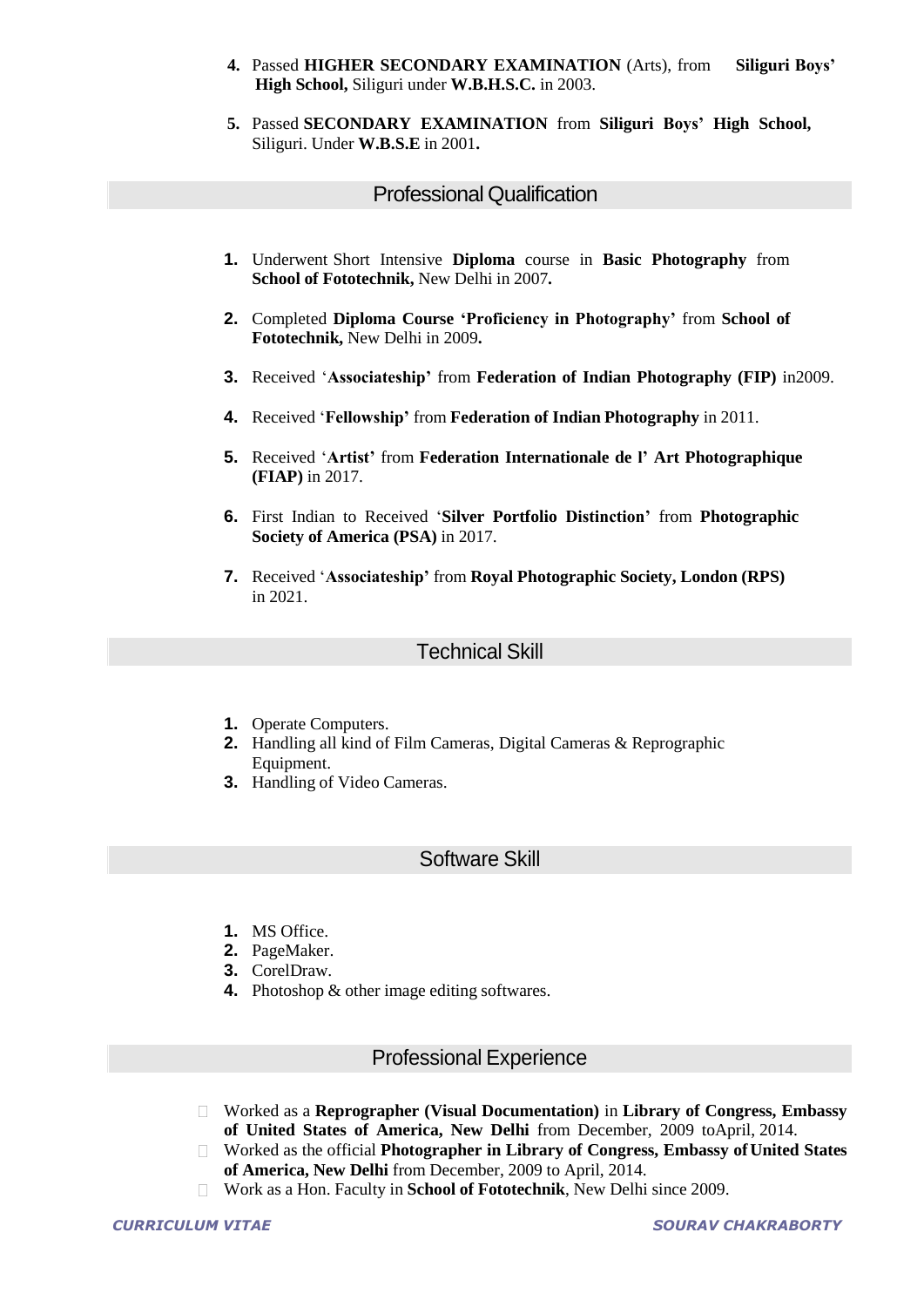- Undertaken project based video coverage of Dance, Music and Drama Concerts for **Sangeet Natak Akademi, Ministry of Culture, Govt. of India**.
- Worked as a photographer in a project **'Visual Documentation of Parks & gardens of Delhi'** conducted by the **Govt. of Delhi** and **Photo Division, Ministry of Information & Broadcasting, Govt. of India.**
- Contributed Travel Article and Photographs in a Bengali Travel Magazine **'Lets Go'**.
- Worked as a reporter and photojournalist for **'VISVA-BHARATI CHRONICLE',** the University publication during 2006 - 08.
- $\Box$ Worked for **'THE RISING MEDIA'**, a college publication.
- Worked as a reporter for one month in **'AMAR CABLE',** a Siliguri based Electronic Media Channel in 2006.
- Worked as a freelance reporter with a popular Bengali Daily '**UTTAR BANGA SAMBAD'**, between 2004 & 2005.

#### **PROFESSIONAL WORK DONE AND SUBMITTED TO THE JOURNALISM DEPARTMENT VISVA-BHARATI:**

- $\Box$  Produced, directed and wrote a Script for a Documentary on Muga silk of Assam which was a part of PG course curriculum. Undertaken the entire camera work for the documentary.
- Produced a radio feature on the Heritage Buildings of Santiniketan, which was also a part of the PG curriculum.
- $\Box$ Submitted a portfolio of journalistic photographs on Kala Bhavana for a special paper on Photojournalism as a part of PG course curriculum.
- Submitted a portfolio on Advertising during PG course curriculum. П.
- Submitted a Dissertation on '**Digital Photography: A New Era in Photojournalism- An Analytical Study**' during PG course curriculum.
- Took an in-house professional training at **'Aajkaal'** Patrika, a Bengali daily newspaper of  $\Box$ Kolkata as a trainee photojournalist.

## Extra Curricular Activities

- A life member of Federation of Indian Photography, Patna.
- Participated in Two Workshops on Photography organised by Siliguri Photographic Society, in 2004 & 2005.
- Attended two **Film Appreciation Courses** in 2004-05 and 2005-06 organised bySiliguri  $\Box$ Cine Society.
- Participated in some national photographic competitions & some regional  $\Box$ photographic competition.
- $\Box$ Regular participant in National and International Photographic Salons.
- Received more than 200 acceptances in National and International Photographic  $\Box$ Competitions in India and 20 countries abroad.
- Received Two Awards from Photographic Competitions held in India.  $\Box$
- Received One Gold Medal from 11<sup>th</sup> Photolovers Circuit 2015 & Two Silver Medals  $\Box$ from International Photographic Competitions held in Taiwan, Pictura International Salon held in New Delhi.
- Received One RPS Honorable Mention (Nature Section PSA-ND) from ADRIATIC 2015 held in Arizona.